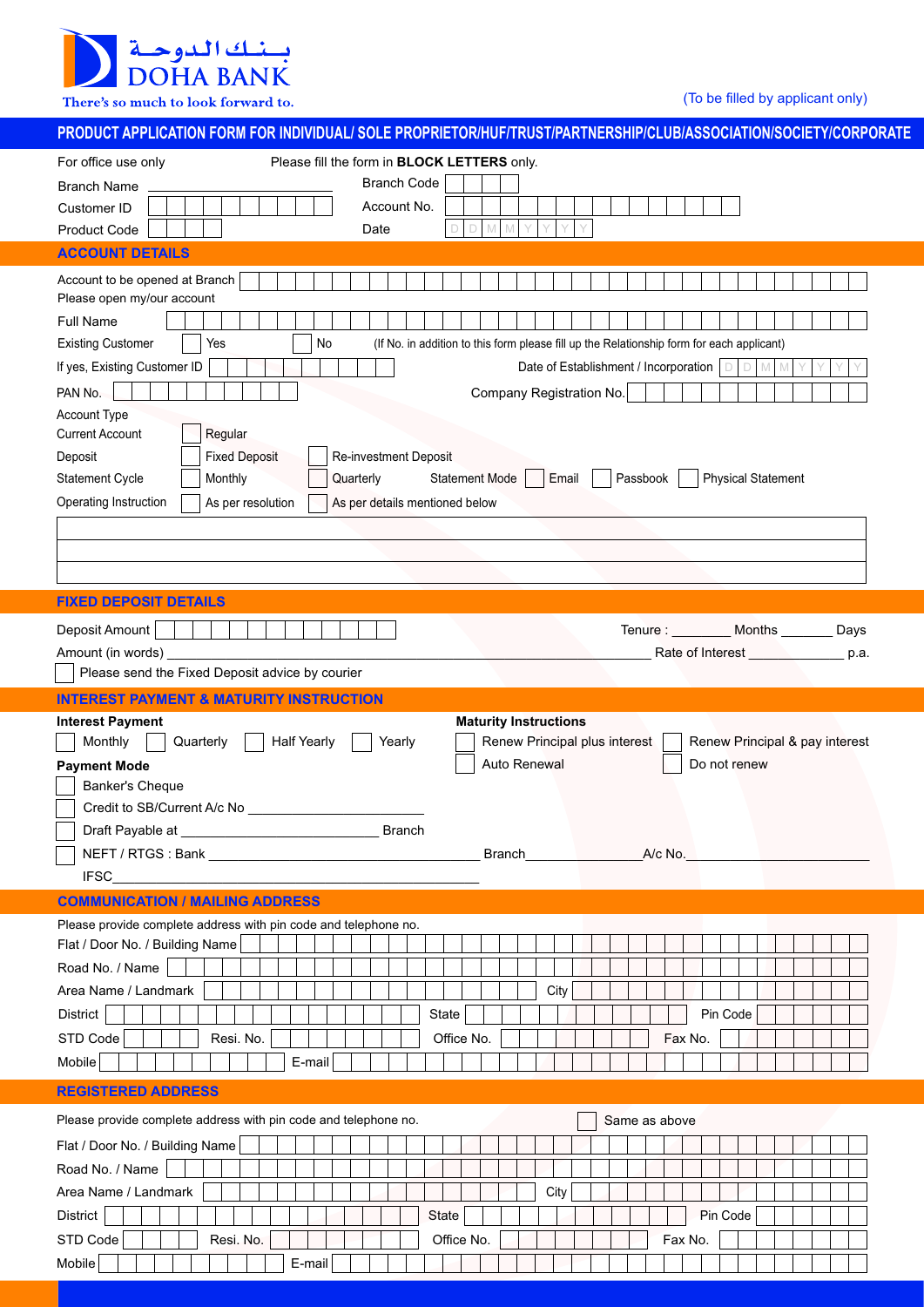## **CHANNEL REGISTRATION DETAILS**

| <b>Service</b><br>Holder | <b>Name of Authorised Signatory</b> | <b>DEBIT</b> | Internet<br>CARD Banking ⊠ |
|--------------------------|-------------------------------------|--------------|----------------------------|
| <b>First</b>             |                                     |              |                            |
| Second                   |                                     |              |                            |
| <b>Third</b>             |                                     |              |                            |

Mobile Alert :  $\left| Y \right|$  N The mobile banking service will be activated on the Primary Applicants mobile number provided above

#### Amount Re. **INITIAL DEPOSIT DETAILS**   $\lambda$  and  $\lambda$  words  $\lambda$

| AUVUIKIVA.                | $A$ $\cup$ $A$ $\cup$ $B$ $\cup$ $B$ $\cup$ $C$ $\cup$ $D$ $\cup$ $D$ $\cup$ $D$ $\cup$ |
|---------------------------|-----------------------------------------------------------------------------------------|
| Cheque No.<br>Cash        | Dated                                                                                   |
| Drawn on Bank Name        | <b>Branch</b>                                                                           |
| Debit SB / CA Account No. |                                                                                         |

#### The Cheque should be crossed A/c payee and drawn payable to "Doha Bank QSC A/c - < Customer Name>"

#### **DECLARATION**

#### Credit Facilities (Only for Current Account)

I/We declare that I/We do not enjoy credit facilities with other Bank(s)

I/We enjoy credit facility/have current accounts with other Bank(s)

| NO. | <b>BANK NAME &amp; BRANCH</b> | <b>TYPE OF FACILITY</b> | <b>AMOUNT</b> |
|-----|-------------------------------|-------------------------|---------------|
|     |                               |                         |               |
|     |                               |                         |               |
|     |                               |                         |               |
|     |                               |                         |               |

I agree that the Bank may debit my account for services charges as applicable form time to time. I/We agree that If the premature withdrawal is permitted at my/our request, the payment of interest on the deposit may be allowed in accordance with the prevailing stipulations laid down by Bank/Reserve Bank of India in this regard.

I/We am/are Residents of India. Apart from this the current Schedule of Charges has been received by me and I agree with the same.

I/We accept and agree to be bound by the Terms & Conditions attached. I understand that the Bank may at its absolute discretion, discontinue any of the services completely or partially without any notice to me. I agree that the Bank may debit my account for service charges as applicable from time to time.

## **DECLARATION OF BENEFICIAL OWNERSHIP**

I/ We declare that the following persons ultimately own and/ or control the Customer(s): Please tick one of the following:

(Sole-proprietorships/partnerships) the sole-proprietor or all the partners, as the case may be

(Associations/ Clubs/ Societies) all the members of the association/ club/ society

(Companies) the shareholders of the company

Others whose identities are stated below (please furnish copies of their identity documents the

beneficiaries exceed 3, please attach the list along with certified true copies of all BO's identity documents) Not applicable as this entity is a registered charity

| <b>PARTICULARS</b>                   | <b>BENE OWNER 1</b> | <b>BENE OWNER 2</b> | <b>BENE OWNER 3</b> |
|--------------------------------------|---------------------|---------------------|---------------------|
| <b>FULL NAME</b>                     |                     |                     |                     |
| PASSPORT NO                          |                     |                     |                     |
| <b>NATIONALITY</b>                   |                     |                     |                     |
| <b>RESIDENTIAL</b><br><b>ADDRESS</b> |                     |                     |                     |
| <b>CONTACT NUMBER</b>                |                     |                     |                     |
| <b>OCCUPATION</b>                    |                     |                     |                     |
| % OF SHARES HELD#                    |                     |                     |                     |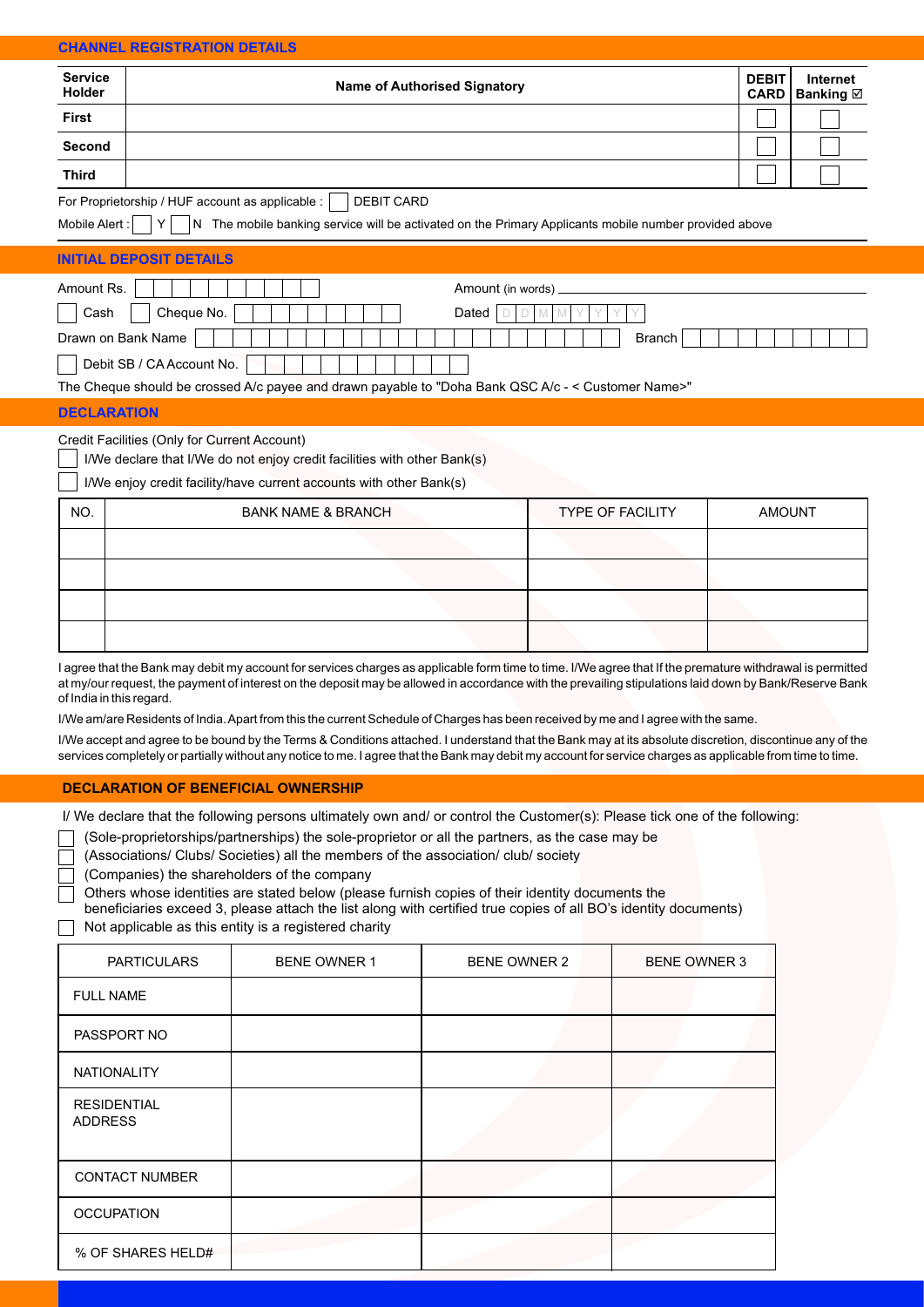## **# Note: When aggregated, the sum shall sum up to 100%**

I/We acknowledge and confirm that Doha Bank Qsc India shall be entitled to rely on my/our declaration above on the identity (ies) of and information relating to the Beneficial Owners of the Account.

Is the customer a subsidiary of a listed entity? If yes, please provide details:

| <b>FULL NAME OF</b><br>PARENT ENTITY | NAME OF EXCHANGE | LISTED ON COUNTRY<br>OF INCORPORATION | % OF SHARES HELD |
|--------------------------------------|------------------|---------------------------------------|------------------|
|                                      |                  |                                       |                  |
|                                      |                  |                                       |                  |
|                                      |                  |                                       |                  |

I/We undertake to inform the Bank in writing should there be any changes to the owership/shareholding structure in the future.

We have also enclosed the valid 'proof of identity' of the aforementioned individual Beneficial Owners.

I / We, the undersigned, being customers of Doha Bank QSC, hereby confirm that I / We have read, understood and agree to abide and be bound by all the provisions of the Terms & Conditions as displayed on www.dohabank.co.in which govern / shall govern, all of my / our accounts, present, past and future, maintained / opened / to be maintained / to be opened with the Doha Bank QSC from time to time, and also the provisions of the various services / facilities provided at present / that may be provided in future.

I/ We understand that the Doha Bank QSC may, at its sole discretion subject to applicable regulatory / statutory / internal guide lines, at any time, and from time to time, add to, alter or modify any of the Terms & Conditions and that I / We hereby agree to abide and be bound by all such changes as if they form part of the Terms & Conditions as at present and that any transaction in my / our account(s) with the Doha Bank QSC and / or usage of any Services by me / us subsequent to such change shall be deemed and tantamount to my / our acceptance of all such changes.

|  | Date. |  |  |  |  |  |  |  |  |
|--|-------|--|--|--|--|--|--|--|--|
|--|-------|--|--|--|--|--|--|--|--|

Signature / Director / Authorised Signatory (with Company Rubber Stamp)

Signature / Director / Authorised Signatory (with Company Rubber Stamp)

Signature / Director / Authorised Signatory (with Company Rubber Stamp)

### **Please fill in for a HUF**

As our HUF firm wishes to open on account with your Bank in the said name I/we can be a we beg to say that the first Signatory to this letter, i.e., \_\_\_\_\_\_\_\_\_\_\_\_\_\_\_\_\_\_\_ is the Karta of the Joint Family and other Signatories are the adult co-parceners of the said family.

We further confirm that the business of the said joint family is carried on mainly by the said Karta as also by the other Signatories here to in the interest and for the benefit of the entire body of co-parceners of the joint family. We all undertake that claims due to the Bank from the said family shall be recoverable personally from all or any of us and also from the entire family properties of which the first signatory is the Karta, including the share of minor co-parcencers.

In view of the fact that ours is not a firm governed by the lndian Partnership Act of 1952, we have not got our said firm registered under the said Act.

We hereby undertake to inform the Bank of the death or birth of a coparcener or any change occuring in the membership of our joint family during the conduct of the account.

## **Name & Signature of Karta**

| ∽ |
|---|
|   |

#### **Name & Signature of Adult Co-parceners**

| 1              | Sign. |
|----------------|-------|
| $\overline{2}$ |       |
| 3.             |       |
| 4.             | Sign. |

#### **Name & Date of Birth of Minor Co-parceners**

|         | Sign. |
|---------|-------|
| c       | Sign. |
| ≏<br>x. | Sign. |

#### **Please fill in for a Partnership Firm**

Re: Opening of a new account in the name of :

\_\_\_\_\_\_\_\_\_\_\_\_\_\_\_\_\_\_\_\_\_\_\_\_\_\_\_\_\_\_\_\_\_I/we refer to the captioned account opened by you and declare as under:

We, the undersigned, are the only partners in the firm and are jointly and severally responsible for liabilities thereof. We shall advise you in writing of any change that take place in the partnership and, all the present partners will be liable to you on any obligation which may be standing in the firm's name in your books on the date of the receipt of such notice and until all such obligations shall have been liquidated.

## **Name of Partners**

| 1.                                                    | Sign.                         |
|-------------------------------------------------------|-------------------------------|
| 2.                                                    | Sign.                         |
| 3.<br>the contract of the contract of the contract of | Sign.                         |
| 4.<br>the contract of the contract of the contract of | _____ Sign. _________________ |
| 5.<br>the contract of the contract of                 | Sign.                         |
| 6.                                                    | Sign.                         |
| 7.                                                    | Sign.                         |
|                                                       | Sign.                         |
|                                                       |                               |

## **Please fill in for a Sole Proprietorship Firm**

Re: Opening of a new account in the name of : \_\_\_\_\_\_\_\_\_\_\_\_\_\_\_\_\_\_\_\_\_\_\_\_\_\_\_\_\_\_\_\_\_ I refer to the captioned

account opened by you and declare as under:

I, the undersigned, am the sole proprietor of the firm and am solely responsible for liabilities thereof. I shall advise you in writing of any change that take place in the constitution of the firm and I will be liable to you for any obligation which may be standing in the firm's name in your books on the date of the receipt of such notice and until all such obligations shall have been liquidated.

Name :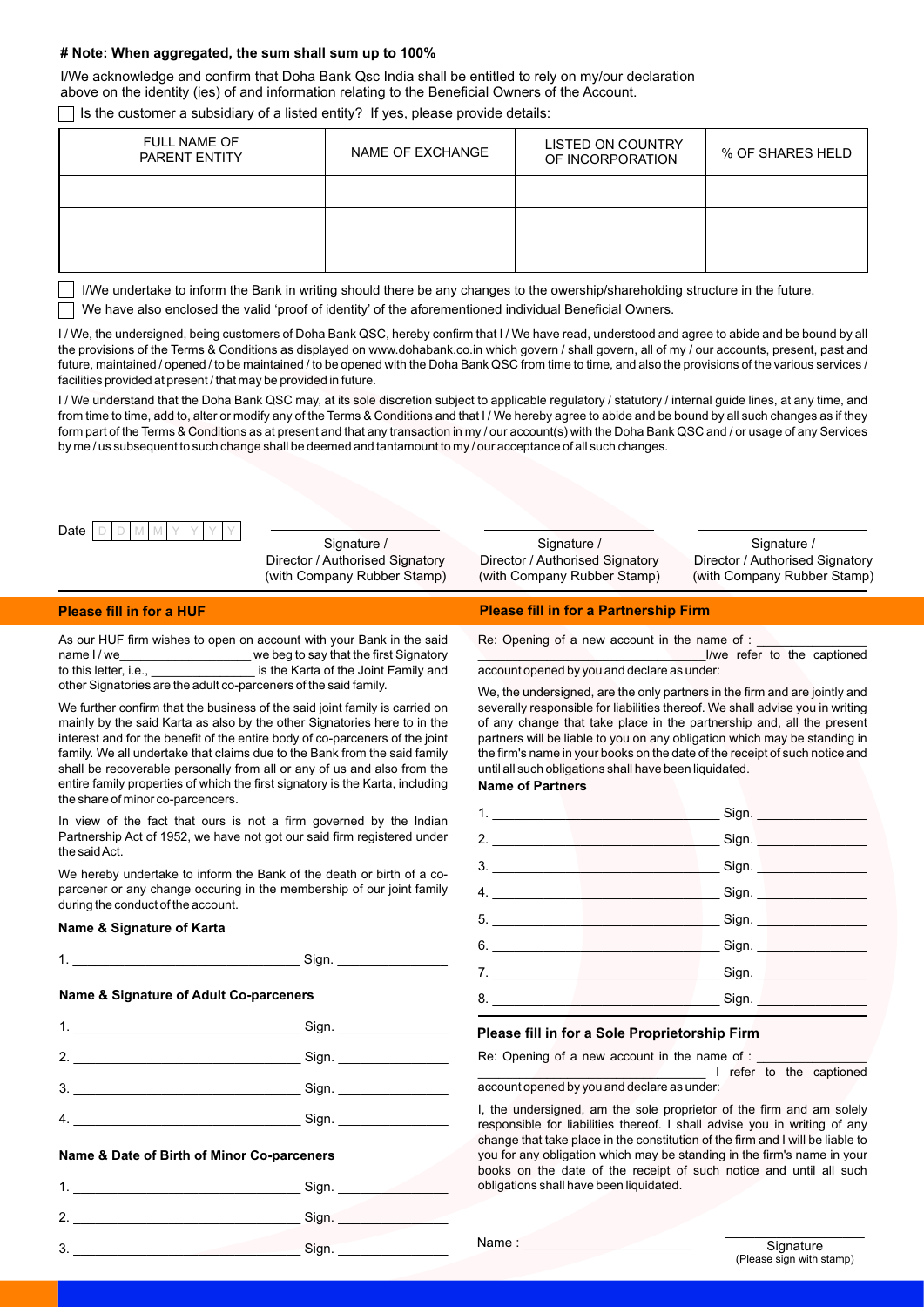

| Date |  |
|------|--|
|      |  |

Branch :

# **FATCA DECLARATION**

| Customer No:                                                                                                                                                                                                                                                                                                                                                                                                                                                            |                                                                                                                                                 | Customer Name:                                                       |            |                       |
|-------------------------------------------------------------------------------------------------------------------------------------------------------------------------------------------------------------------------------------------------------------------------------------------------------------------------------------------------------------------------------------------------------------------------------------------------------------------------|-------------------------------------------------------------------------------------------------------------------------------------------------|----------------------------------------------------------------------|------------|-----------------------|
| <b>SECTION A</b>                                                                                                                                                                                                                                                                                                                                                                                                                                                        |                                                                                                                                                 |                                                                      |            |                       |
| 1. Please indicate whether the entity is incorporated in USA?<br>If "Yes", please provide<br>i) Form W9<br>ii) Taxpayer Identification Number (TIN)<br>If "No" please proceed to SECTION B.                                                                                                                                                                                                                                                                             |                                                                                                                                                 |                                                                      | Yes        | No                    |
| <b>SECTION B</b>                                                                                                                                                                                                                                                                                                                                                                                                                                                        |                                                                                                                                                 |                                                                      |            |                       |
|                                                                                                                                                                                                                                                                                                                                                                                                                                                                         |                                                                                                                                                 |                                                                      |            |                       |
| 2. Please indicate the FATCA classification?<br>Foreign Financial Institution (FFI)<br>Non-Financial Foreign Entity (NFFE)<br>If NFFE please continue<br>3. Please indicate the appropriate classification, if applicable ?<br><b>Publicly Listed</b><br>Government<br>Non-Profit Organization<br>4. Please indicate whether the entity is an Active Entity ?<br>If "No" please proceed to Question (5)<br>5. Please indicate whether the entity is an Passive Entity ? | If FFI please provide Global Intermediary Identification Number GIIN,<br>If neither classification is applicable please proceed to Question (4) |                                                                      | Yes<br>Yes | No<br>No              |
| If "Yes" please proceed to Question (6)                                                                                                                                                                                                                                                                                                                                                                                                                                 |                                                                                                                                                 |                                                                      |            |                       |
| 6. Does any US individual / Entity own shares / interest in the Entity's capital ?                                                                                                                                                                                                                                                                                                                                                                                      |                                                                                                                                                 |                                                                      | Yes        | No                    |
|                                                                                                                                                                                                                                                                                                                                                                                                                                                                         | If "Yes" please provide the below information about US shareholder                                                                              |                                                                      |            |                       |
| Name (Individual / Entity)                                                                                                                                                                                                                                                                                                                                                                                                                                              | <b>US Address</b><br>(Individual / Entity)                                                                                                      | <b>Taxpayer Identification Number</b><br>(TIN) (Individual / Entity) |            | % Holding / Ownership |
|                                                                                                                                                                                                                                                                                                                                                                                                                                                                         |                                                                                                                                                 |                                                                      |            |                       |
|                                                                                                                                                                                                                                                                                                                                                                                                                                                                         |                                                                                                                                                 |                                                                      |            |                       |
|                                                                                                                                                                                                                                                                                                                                                                                                                                                                         |                                                                                                                                                 |                                                                      |            |                       |

The undersigned applicant acknowledges and undertakes that the information provided above is true and correct. The applicant takes all responsibility for any untrue or incorrect declarations and indemnifies and holds Doha Bank harmless against any damages, claims or demands that may arise in the future. Should there be any subsequent change to the above noted declarations the customer is required to inform Doha Bank of such change within thirty (30) days of occurrence.

**Customer Signature with Company Rubber Stamp <b>Branch Authorised Signatory Branch Authorised Signatory**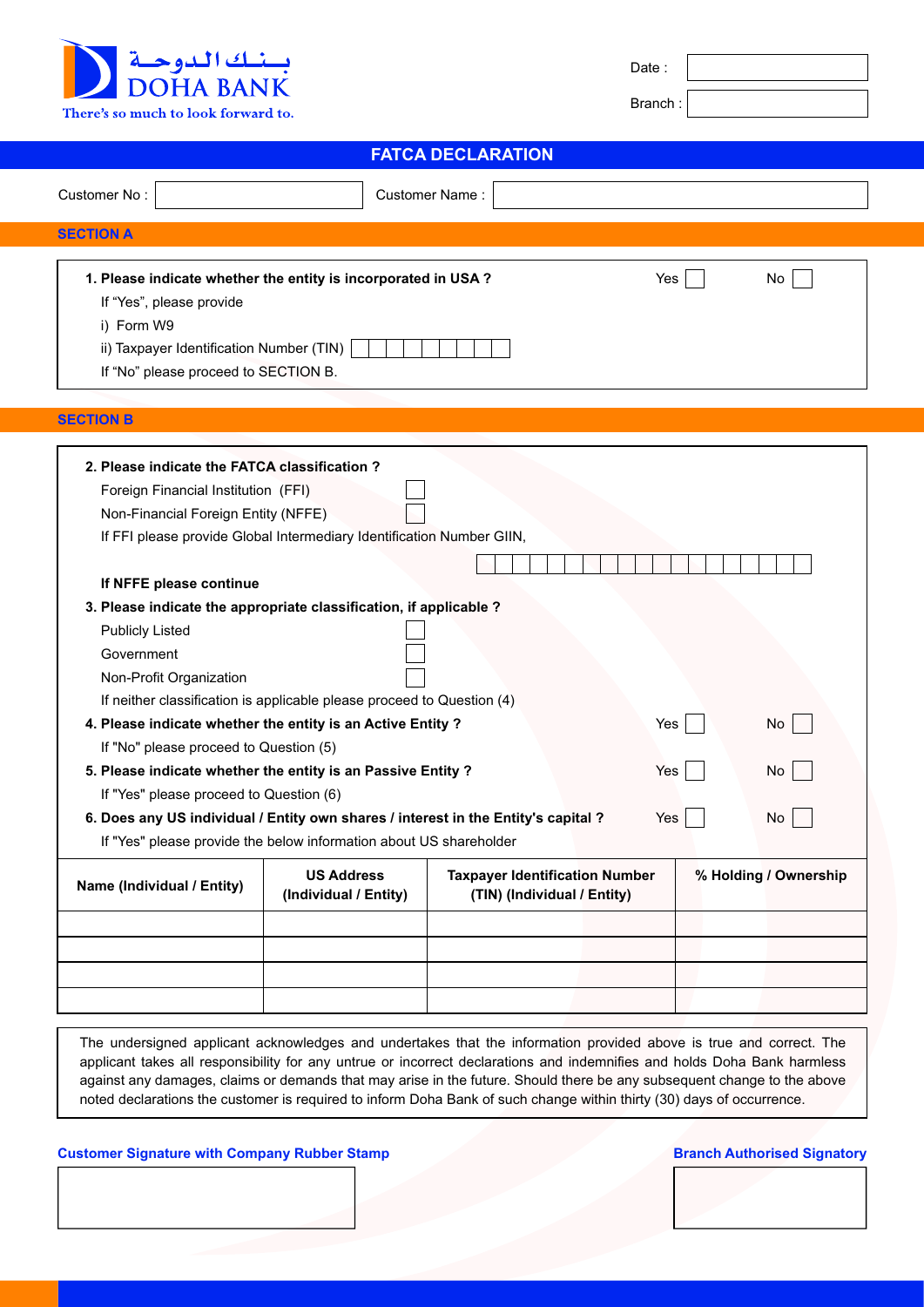| <b>BRANCH DECLARATION</b>                                                                                                                                                                                                                                                                                                                                                                                                                                                                                                                                                                                                                                                                                                                                                                                                                                                                                                                                                                                                                                                                                                                                                                                                                                                   |                                                                                                                                                                                                                                                                                                                                                                                                                                                                                                                                                                                                                                                                                                                                                                                                                                                                                                                                                                                                                                                                                                                                                                                                                                                                                                               |                                                                                                                                                                              |  |  |  |
|-----------------------------------------------------------------------------------------------------------------------------------------------------------------------------------------------------------------------------------------------------------------------------------------------------------------------------------------------------------------------------------------------------------------------------------------------------------------------------------------------------------------------------------------------------------------------------------------------------------------------------------------------------------------------------------------------------------------------------------------------------------------------------------------------------------------------------------------------------------------------------------------------------------------------------------------------------------------------------------------------------------------------------------------------------------------------------------------------------------------------------------------------------------------------------------------------------------------------------------------------------------------------------|---------------------------------------------------------------------------------------------------------------------------------------------------------------------------------------------------------------------------------------------------------------------------------------------------------------------------------------------------------------------------------------------------------------------------------------------------------------------------------------------------------------------------------------------------------------------------------------------------------------------------------------------------------------------------------------------------------------------------------------------------------------------------------------------------------------------------------------------------------------------------------------------------------------------------------------------------------------------------------------------------------------------------------------------------------------------------------------------------------------------------------------------------------------------------------------------------------------------------------------------------------------------------------------------------------------|------------------------------------------------------------------------------------------------------------------------------------------------------------------------------|--|--|--|
| I confirm having met the customer and verified the original<br>with the document proof.<br>Staff Emp. No. _________                                                                                                                                                                                                                                                                                                                                                                                                                                                                                                                                                                                                                                                                                                                                                                                                                                                                                                                                                                                                                                                                                                                                                         |                                                                                                                                                                                                                                                                                                                                                                                                                                                                                                                                                                                                                                                                                                                                                                                                                                                                                                                                                                                                                                                                                                                                                                                                                                                                                                               | I hereby confirm having done the due diligence. I hereby<br>certify that this account opening form is complete in all<br>respects and relevant documents have been obtained. |  |  |  |
| <b>PHOTO</b><br>Applicant 1<br>Specimen Signature<br><b>FOR OFFICE USE ONLY</b>                                                                                                                                                                                                                                                                                                                                                                                                                                                                                                                                                                                                                                                                                                                                                                                                                                                                                                                                                                                                                                                                                                                                                                                             | <b>PHOTO</b><br><b>PHOTO</b><br>Applicant 2<br>Applicant 3                                                                                                                                                                                                                                                                                                                                                                                                                                                                                                                                                                                                                                                                                                                                                                                                                                                                                                                                                                                                                                                                                                                                                                                                                                                    |                                                                                                                                                                              |  |  |  |
| Entered by<br>Checked by<br><b>INDICATIVE CHECKLIST</b>                                                                                                                                                                                                                                                                                                                                                                                                                                                                                                                                                                                                                                                                                                                                                                                                                                                                                                                                                                                                                                                                                                                                                                                                                     | Authorised by<br>Approved by                                                                                                                                                                                                                                                                                                                                                                                                                                                                                                                                                                                                                                                                                                                                                                                                                                                                                                                                                                                                                                                                                                                                                                                                                                                                                  |                                                                                                                                                                              |  |  |  |
| <b>Public / Private Limited Companies</b><br>Board Resolution / Authority Letter<br>Memorandum & Articles of Association<br>Certificate of Incorporation<br>Certificate of Commencement of Business (For<br>$\bullet$<br>Public Ltd. Co.)<br>Form 32 filed with RDC in case list of directors are<br>not original subscribers to memorandum & articles of<br>association<br>• Governing Act/Rules and Regulations (PSUs) (cert.<br>true copy)<br>List of Authorised Signatories & ID Proof<br>٠<br>List of Directors with names and addresses & ID Proof<br>NOC from existing Banker, if the entity has any<br>credit facility.<br>• Address Proof<br>Partnership<br>Partnership deed (cert. true copy) / registration<br>(if any)<br>List of Authorised Signatories & ID Proof<br>٠<br>Partnership declaration<br>٠<br>RC copy of Partnership<br>٠<br>• Address proof of partners and the Firm<br>• ID proof of the partners empowered to operate the<br>account as per Partnership Declaration Letter<br>• Any License issued by approved / statutory<br>authorities Eg. VAT Regn/CST/PAN etc.<br><b>Sole Proprietor</b><br>• ID and address proof of the proprietor<br>Shop and establishment license/any other approval<br>٠<br>from Govt. authorities (cert true copy) | <b>Associations / Societies / Clubs</b><br>• Registration, if any (cert. true copy)<br>Copy of Governing body resolution<br>Bye-laws (cert. true copy)/if model bye-laws of RCS<br>have been adopted, certification to that effect<br>List of Authorised Signatories with their Photo ID<br>and address proof<br><b>HUF</b><br>• HUF declaration<br>• IT returns in the name of HUF duly acknowledged /<br>PAN card in the name of HUF<br>• ID and Address proof of Karta<br>• Address proof of Co-parceners<br><b>Trust</b><br>• Registered Trust Deed / Basic Charter / Trust<br>• In any other case, Trust Deed with valid existence<br>Proof.<br>Indemnity letter on requisite stamp paper signed by<br>all Trustees (in Bank's Prescribe format)<br>• Resolution to open and operate the account (format<br>available with Bank)<br>• Photo ID Proof of the Trustees authorised to<br>operate the a/c.<br><b>Identification proof Documents</b><br>• Permanent and valid driving license<br>Passport<br><b>Voter Card</b><br>• PAN (Income tax) card<br>• Aadhar Card<br><b>Address proof Documents</b><br>Passport<br>• Registered leave & license Agreement -<br>Applicable for tenants<br>Ration card<br>Utility bill (electricity/telephone/mobile/piped gas) -<br>Should not be older than 3 months |                                                                                                                                                                              |  |  |  |